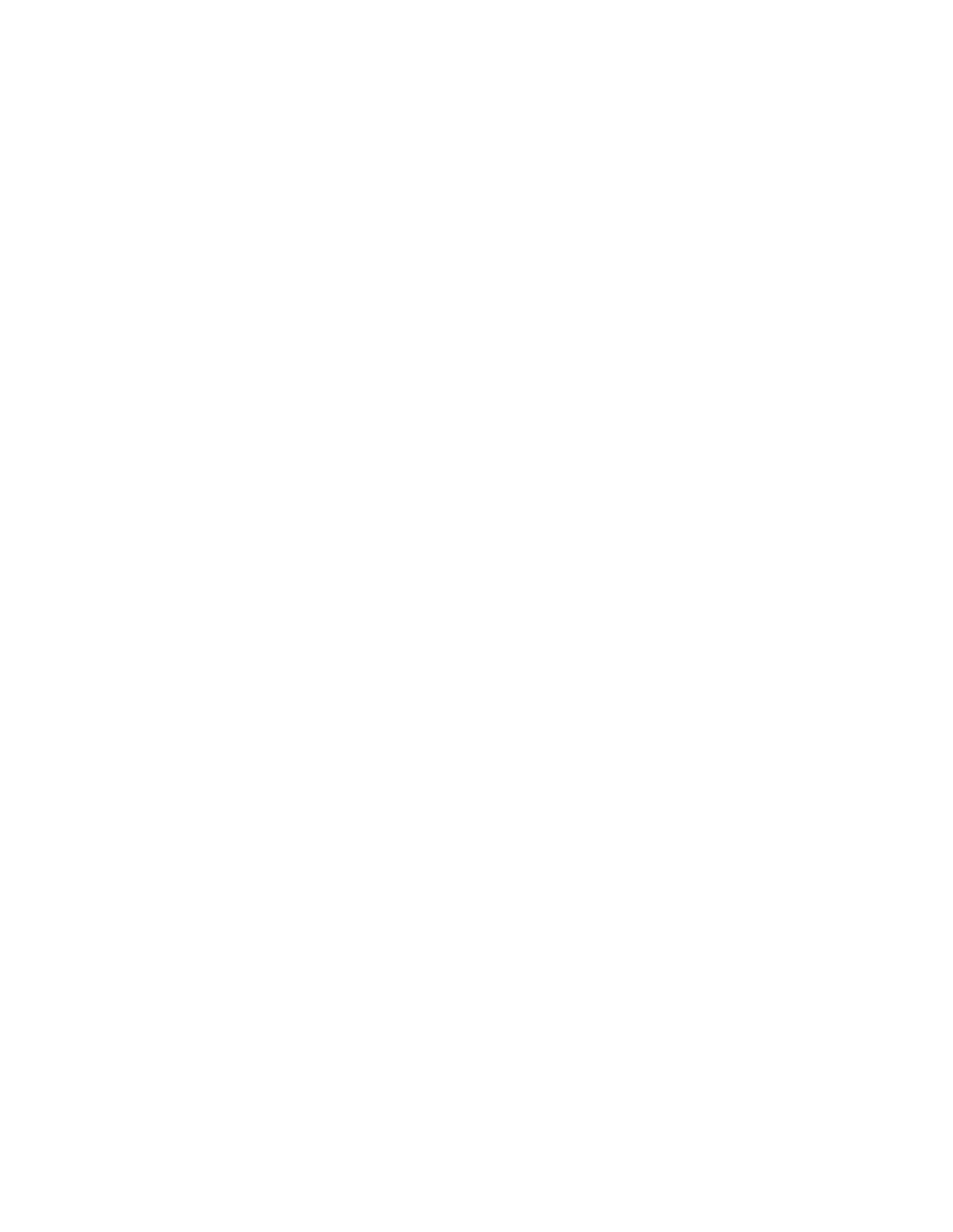#### December 14, 2021

Claudia Fezzey ℅ Minden Hultstrom Superior High School 2600 Catlin Ave Superior, WI 54880

Mayor Jim Paine 1316 N. 14th St. Superior, WI 54880

#### Dear Mayor Paine,

As residents of the City of Superior, we have grown up with Wisconsin Point nearby and have been able to enjoy the beautiful beach in the summer. We have always been cognizant of the name "Moccasin Mike Road" that leads to the beach where memories have been created, but it was not until recently that we have taken the time to process fully and think deeply about the road's name. After extensive research into the subject matter, we have found that the name "Moccasin Mike" is associated with a long, dark history of oppression against Native Americans. That is why we propose that Moccasin Mike Road be given a different name that is representative of the Fond Du Lac Band, who previously resided on Wisconsin Point, and possess a sacred burial ground on this land.

According to Shelley Nelson of the *Superior Telegram*, the land of Wisconsin Point belonged to the Fond Du Lac Band until the Treaty of 1854 was implemented, granting the land on Wisconsin Point to the United States. The Native Americans were allowed to live on their land until the 1900s, when U.S. Steel decided they wanted to build an ore dock on the point. Consequently, the inhabitants were forced to leave, and in addition, had to move their dead to a large cemetary on the Nemadji River. Ultimately, U.S. Steel chose not to build the ore docks on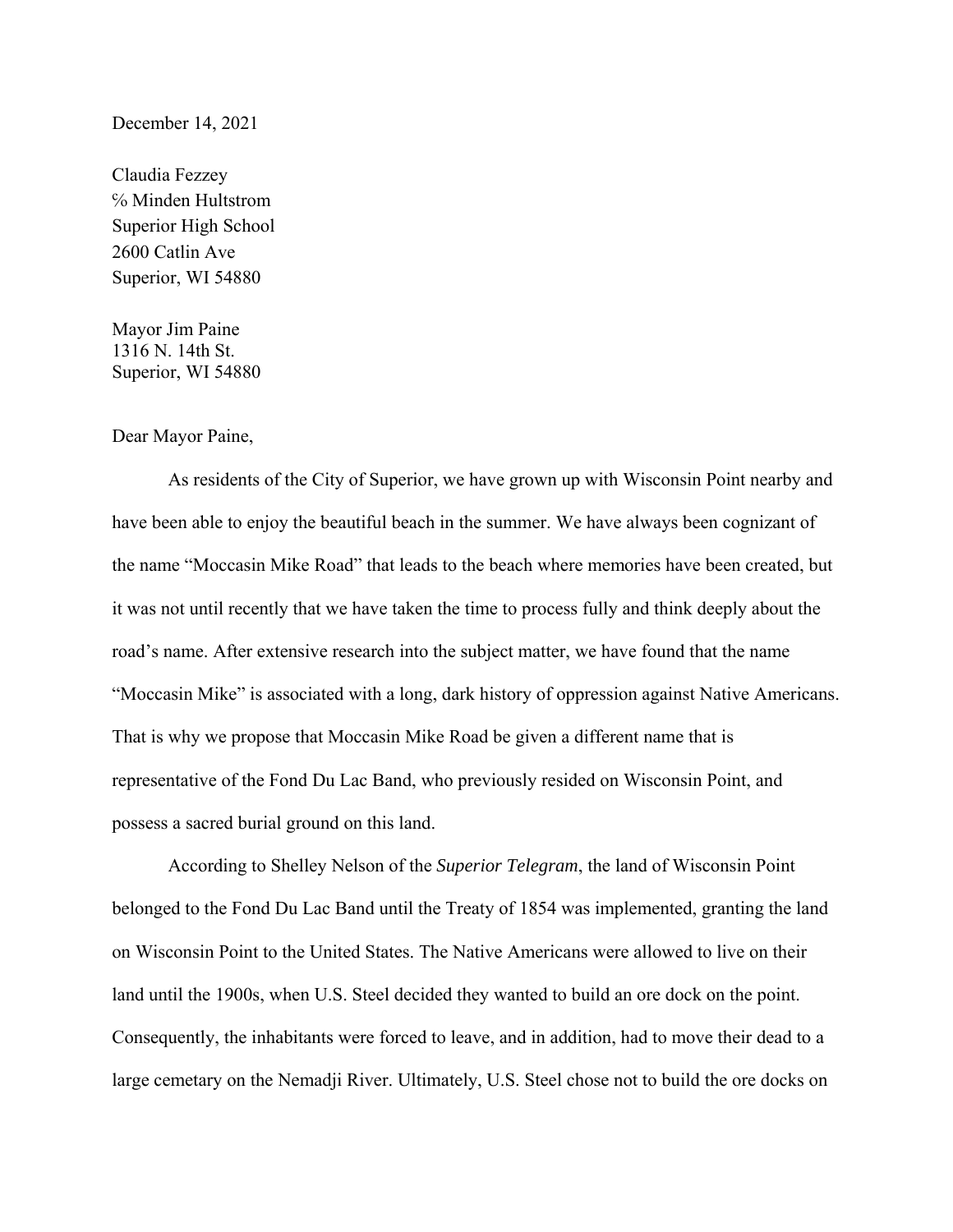the land because it was too sandy.<sup>1</sup> Mike Gendron writes that the road leading out to the point is named after a supervisor of the county board who served in the 1890s called Michael S. Bright, Jr., also known as "Moccasin Mike." The moniker originally belonged to Bright's father, but he adopted this name to gain the support of Native Americans to get elected. Bright was not the only politician known to use this strategy, with others who called themselves names such as "Firewater," "Wigwam," and "Tomahawk."<sup>2</sup> Essentially, the road was named after a white male who used the nickname to gain fame and trust by undermining the Native community. According to Dr. Chantal Norrgard, a professor of First Nations Studies at the University of Wisconsin-Superior, this name is harmful because it is an example of settler colonialism. Settler colonialism is a concept that "focuses on the displacing and erasing Indigenous presence and replacing it with settler names, interests, and narratives."<sup>3</sup>

Additionally, Native Americans in the Superior area have reported feeling that Native American culture is underrepresented, despite Superior's significant Native American history. As city councilor of the Second District of Superior, Jenny Van Sickle, who is Native American herself, states, "Being a Native in Superior is a difficult experience. I feel very suffocated by the cavernous void of culture."<sup>4</sup> And the disrespect towards the sacred land of Wisconsin Point has not ended. In February of 2021, the burial ground was disturbed by people who have no connection to the site during a buried medallion hunt.<sup>5</sup> Although no permanent damage was done, it is a sign of the need for further acknowledgement that the land of Wisconsin Point holds

4 Van Sickle, Jenny. Phone conversation. 7 Dec. 2021.

<sup>1</sup> Nelson, Shelley. "Superior Launches Discussion to Rename Moccasin Mike Road." *Superior Telegram*, 17 Mar. 2021, https://www.superiortelegram.com/news/government-and-politics/6928944-Superiorlaunches-discussion-to-rename-Moccasin-Mike-Road.

<sup>2</sup> Gendron, Michael. "New Conversations Being Had around Moccasin Mike Road." *WDIO*, 9 Mar. 2021, https://www.wdio.com/superior-wisconsin-news/moccasin-mike-road/6036406/.

<sup>3</sup> Norrgard, Chantal. "Re: Interview Request." Received by Claudia Fezzey, 2 Dec. 2021.

<sup>5</sup> Tanko, Steve. "Superior Councilor Aims to Rename Moccasin Mike Road." *KOOL 101.7*, 26 Feb. 2021, https://kool1017.com/superior-councilor-aims-to-rename-moccasin-mike-road/.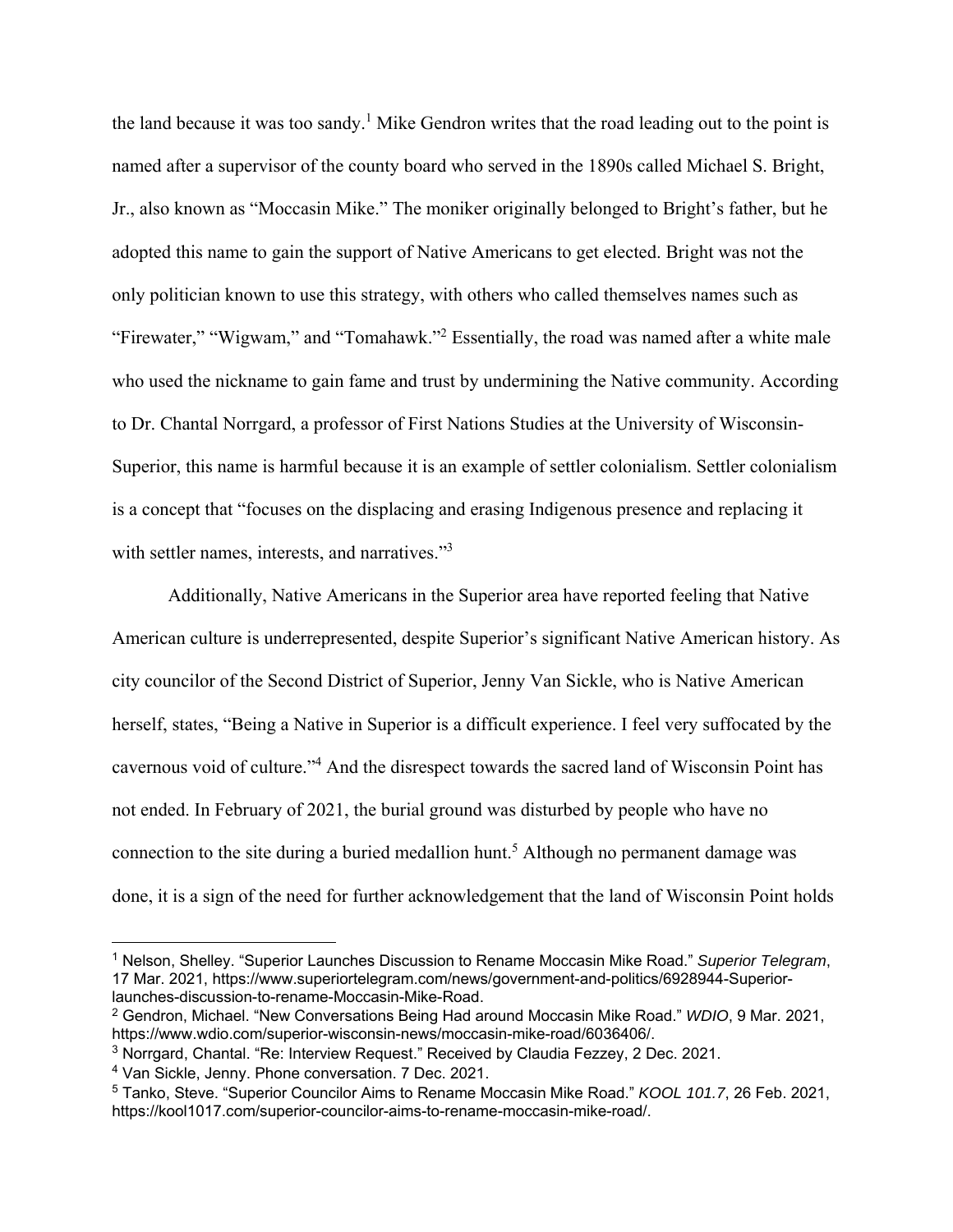cultural significance for the Fond Du Lac Band. However, people who have been used to the road name for their entire lives may be against a name change. People may claim that abandoning the name "Moccasin Mike Road" is trying to rewrite history. On the contrary, changing the name to something that better represents the Fond Du Lac tribe would be restoring history, as they have had a presence in the region for much longer than the white settlers have had. If people learn about the history of the Fond Du Lac tribe and the road name, they may be more open to a name change and understand what it means to the Native Americans of Superior.

Another problem with changing the name would be the Superior Landfill and the Humane Society of Douglas County on Moccasin Mike Road. They would have to get their addresses for mailing services and advertisement, and that normally costs around 100 dollars per business depending on their level of marketing.<sup>6</sup> Although this is a potential drawback, the cost is small. Perhaps the city could cover the expenses for the businesses. This minor one-time investment would go a long way in beginning to build a relationship between the city and its Indigenous citizens.

Discussions surrounding changing the name "Moccasin Mike Road" have already begun in response to the disruption of the burial ground caused by the medallion hunt (Nelson). On March 8, 2021, Councilor Van Sickle addressed the Mayor's Commission on Communities of Color. At this meeting, Councilor Van Sickle spoke about the name Moccasin Mike Road, presenting a number of sources substantiating biological information about M.S. Bright. This issue was supposed to be added to the agenda of the Wisconsin Point Committee's meeting in May 2021.<sup>7</sup> However, Councilor Van Sickle stated that she decided to withdraw the request to

 $\overline{a}$ 

<sup>6</sup> Sember, Brett. "How to Change a Business Address for an LLC." *LEGALZOOM* https://info.legalzoom.com/article/how-change-business-address-llc

<sup>7 &</sup>quot;Minutes of the Wisconsin Point Committee." Wisconsin Point Committee, May 2021, Superior.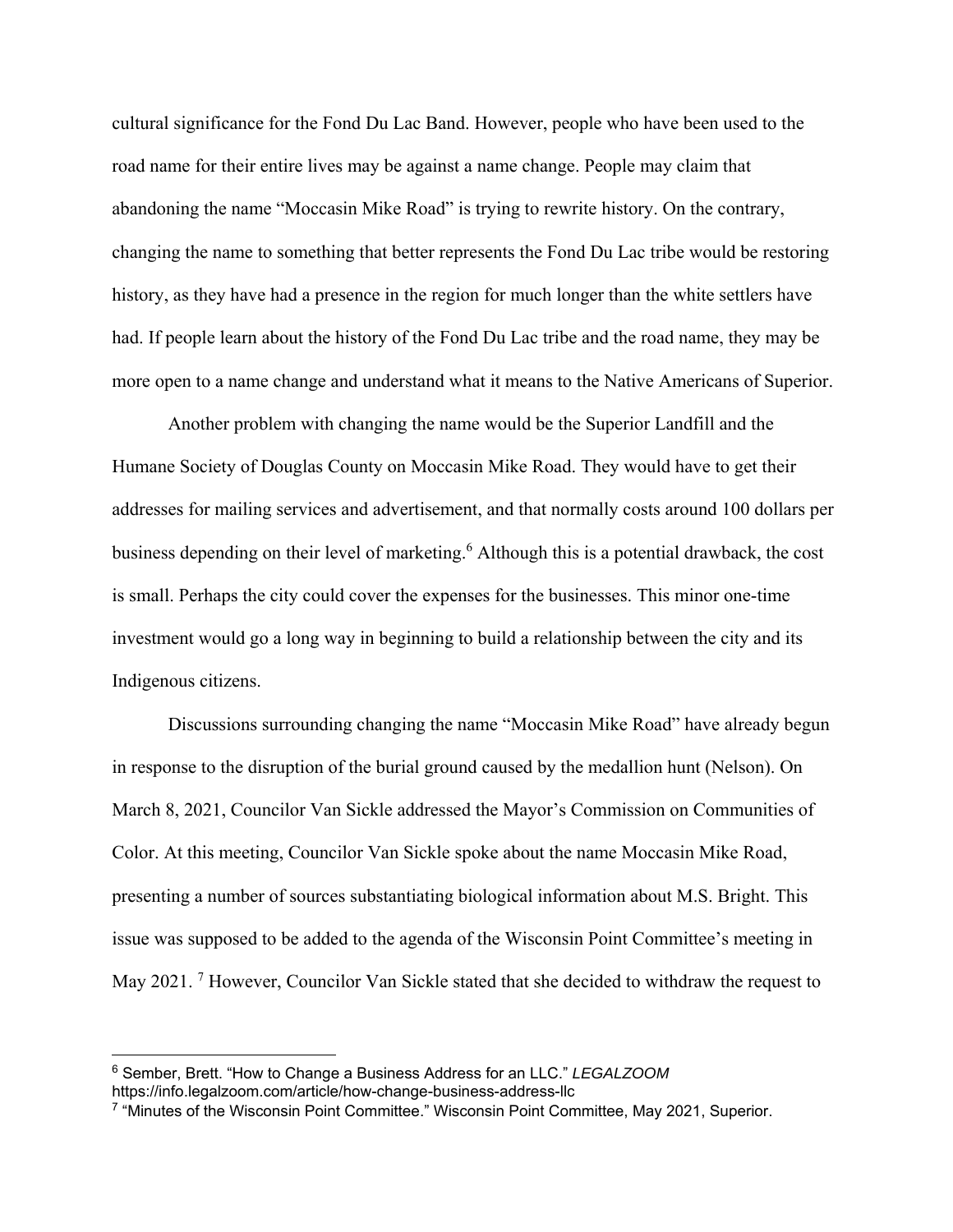speak at the Wisconsin Point Committee's meeting, citing a need for further preparation to address questions brought forth by the community. Nevertheless, Councilor Van Sickle desires to continue pursuing the renaming of Moccasin Mike Road.<sup>8</sup>

In order to rename Moccasin Mike Road formally, the proposal needs to go before the Wisconsin Point committee and receive support from the committee members. Ultimately, the City of Superior's Plan Commission has the authority to change street names in the City of Superior, meaning that the proposal of changing the name would go before the commission, and once again, need support. Once the name change is finalized, the signs titled "Moccasin Mike Road" would be replaced. According to Scott Davis, an engineer at the city sign shop, the small sign on Moccasin Mike Road would cost \$67 plus labor to replace.<sup>9</sup> In addition, there are four signs on U.S. 2 with the name. Matthew Reddy of WISDOT reports that to replace each sign would cost \$450 each, totaling \$1800; this cost includes the manufacturing and installation of the signs.  $10$ 

The name change for Moccasin Mike road, one on which many Superior residents travel, would be beneficial to the Superior community. In life, it is necessary to look back on past mistakes and right our wrongs in order to be able to move forward and grow. It will be a sign for the Fond Du Lac tribe and other indigenous peoples in our region to know that they are seen and are an integral part of the Superior community. As Bob Miller, a seventh-generation descendant of Chief Osaugie, puts it, the intention of changing the road is not intended to "cancel culture," instead it is "bringing ours out where it used to be" (Gendron).<sup>11</sup> Without the name change, the

<sup>8</sup> Van Sickle, Jenny. Phone conversation. 7 Dec. 2021.

<sup>&</sup>lt;sup>9</sup> Davis, Scott. Phone conversation. 3 Dec. 2021.

<sup>&</sup>lt;sup>10</sup> Reddy, Matthew. "Re: Moccasin Mike Road Sign Cost," Received by Claudia Fezzey, 6 Dec. 2021. 11 Gendron, Michael. "New Conversations Being Had around Moccasin Mike Road." *WDIO*, 9 Mar. 2021, https://www.wdio.com/superior-wisconsin-news/moccasin-mike-road/6036406/.